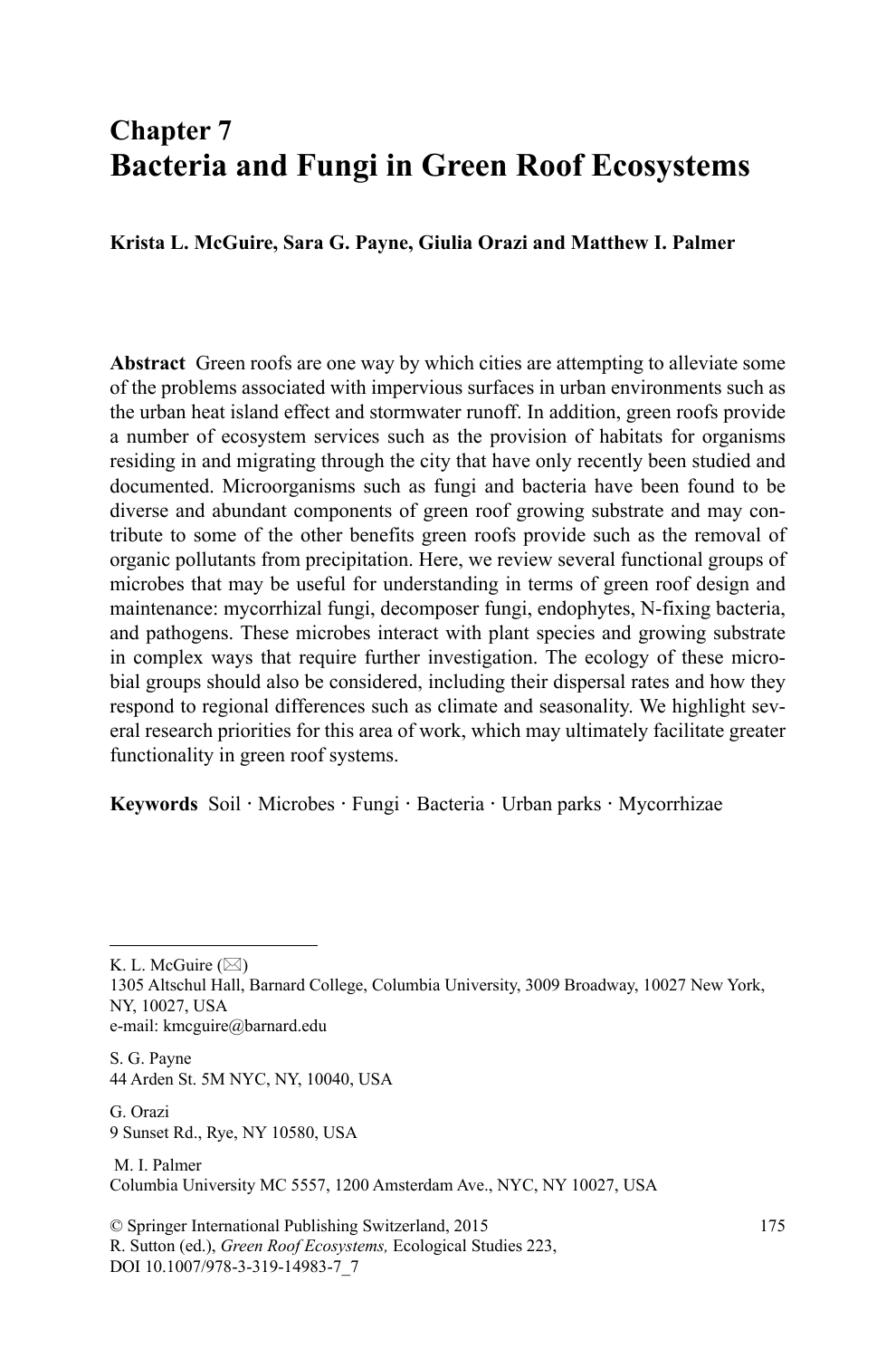# **7.1 Introduction**

Green roofs are so named for the vegetation that covers the otherwise impervious roof of a building. However, the fabric of the vegetated surface is supported by the growing medium in which an abundant and diverse community of microbes resides (Fig. [7.1\)](#page-1-0). These microbes regulate a variety of the ecosystem services for which green roofs are valued such as the retention of water following precipitation events (Gaffin et al. [2009](#page-13-0)), the removal of air pollution (Yang et al. [2008](#page-15-0)), and the cycling of nutrients that support plant growth (Kremen [2005](#page-13-1)). Plants in non-engineered ecosystems cohabit with a variety of different microbes in their leaves, on their leaf surfaces, in their roots, and in the soil surrounding their roots.

<span id="page-1-0"></span>

**Fig. 7.1** Microbial communities of green roofs can be studied and visualized with a variety of techniques. Microscopy can be used to assess mycorrhizal colonization (a), culturing can be used for assaying nutrient preferences and physiological capabilities for some microbes (b) and molecular techniques can be used for DNA and/or RNA sequences from bulk soil cores (c). In panel a, the plant roots were cleared and the mycorrhizal fungal tissue was selectively stained *blue*; the *treelike structures* are arbuscules and the globular structures are vesicles of the AM fungi. In panel b, fungal colonies were grown on selective media assessing for heavy metal tolerances of difference species cultured from *green* roof soils in New York City. Panel c depicts a soil core (0–10 cm) from a *green* roof located on the Barnard College campus that was subsequently sequenced for both bacterial and fungal DNA. ( *Photo credits: Krista McGuire (a and b); Sara Payne (c)*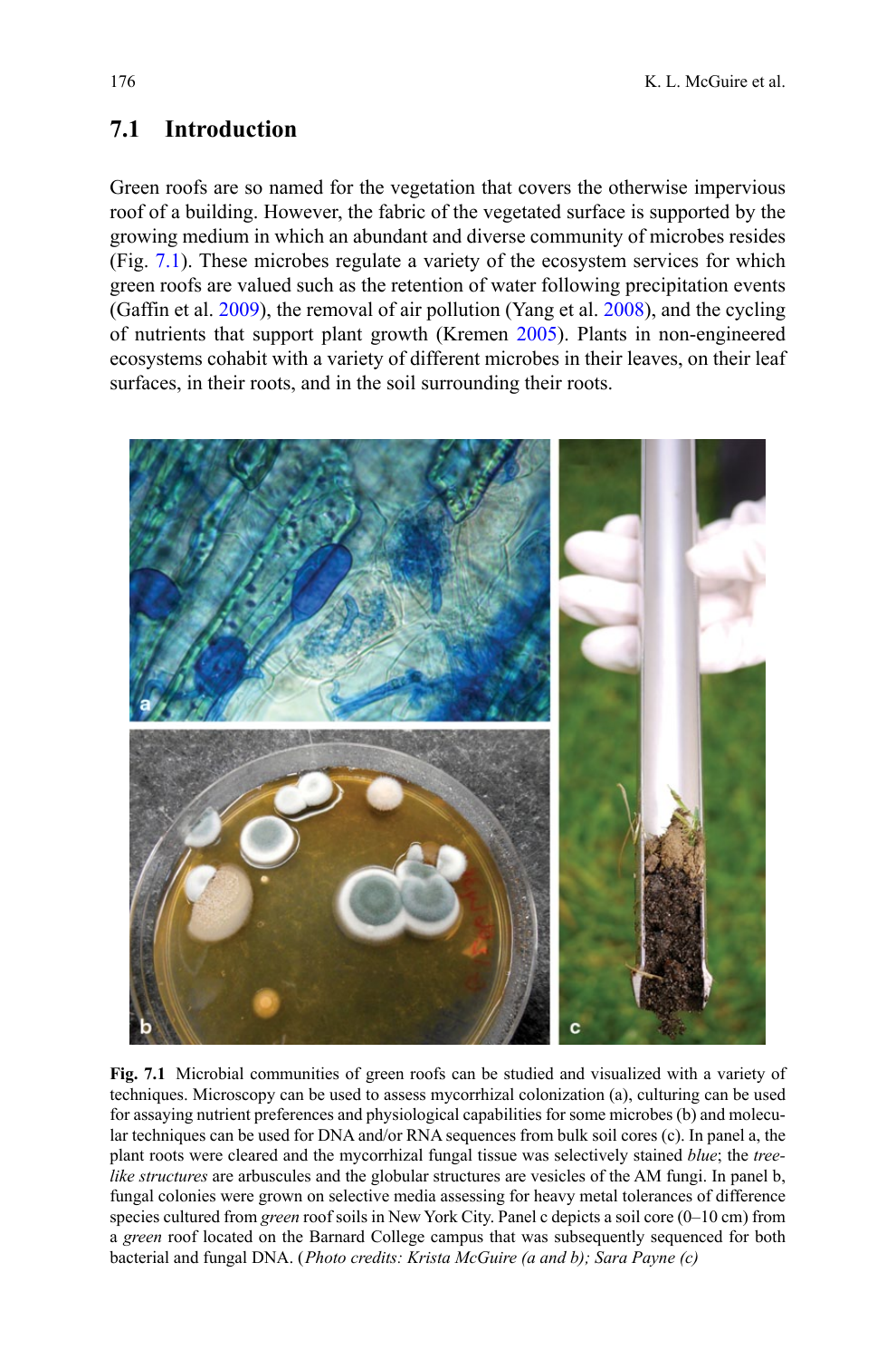These plant-associated microbes have been considered an extension of a plant's phenotype (Kristin and Miranda [2013\)](#page-13-2), and complex feedbacks occur that may even shape plant traits (Friesen et al. [2011\)](#page-13-3). In addition to engaging in biotic interactions, microorganisms and plants on green roofs must also cope with extreme abiotic conditions such as aridity, high winds, ultraviolet light exposure, and high temperatures. These harsh conditions may interfere with some symbioses and cause a reduction in microbial abundance. However, very few studies to date have evaluated the composition and function of green roof microbes, despite their anticipated importance to the survival and performance of green roof plants.

Initial research has shown that the microbes most prevalent on green roofs are bacteria and fungi, which are also globally ubiquitous and the most diverse and abundant components of terrestrial soils (Hawksworth [2001](#page-13-4); Curtis et al. [2006;](#page-12-0) Pace [1997](#page-14-0); Fierer and Jackson [2006](#page-13-5)). These microbes shape terrestrial ecosystems in particular by performing critical roles in the biogeochemical cycling of N, P, and C, including degrading soil organic matter into compounds required for plant survival and growth (Swift et al. [1979;](#page-15-1) Wardle et al. [2004\)](#page-15-2). Microbes can also influence plant diversity and productivity (Klironomos [2002](#page-13-6); van der Heijden et al. [1998;](#page-15-3) van der Heijden et al. [2008;](#page-15-4) Schnitzer et al. [2011](#page-14-1)). It is becoming increasingly evident that in order to understand the functioning of ecosystems it is paramount to characterize the assemblages of fungi and bacteria in soils. Numerous studies have examined microbial community composition and associated ecosystem services in non-built environments (Bru et al. [2011;](#page-12-1) Bell et al. [2005\)](#page-12-2); however, the identities and functions of the urban microbiota are only beginning to be uncovered (Xu et al. [2014;](#page-15-5) McGuire et al. [2013\)](#page-14-2).

Green roofs are constructed environments representing 'novel ecosystems' that often contain species assemblages not observed in the absence of human intervention (Hobbs et al. [2006](#page-13-7)). Nonetheless, the same biotic and abiotic factors that operate in unconstructed environments will also likely be operating in green roof communities. Here, we provide a review of the information that exists on green roof microbial communities and give recommendations on future research priorities. We also review the role of specific functional groups of microbes in non-engineered ecosystems to inform how microbes might be functioning in engineered roof communities (Table [7.1](#page-2-0)).

| Microbial group                       | Specific taxa                                                       | Function                                                                                         |
|---------------------------------------|---------------------------------------------------------------------|--------------------------------------------------------------------------------------------------|
| Arbuscular mycor-rhizal<br>fungi (AM) | $500-1500$ species of fungi from<br>the <i>Glomeromycota</i> phylum | Mutualistic with plants to<br>facilitate soil nutrient uptake                                    |
| Decomposers                           | Bacteria and fungi from numerous<br>phyla                           | Nutrient cycling; organic<br>contaminant degradation                                             |
| Endophytes                            | Fungi from <i>Ascomycota</i> phylum                                 | Diverse, mostly unknown,<br>but some are protective<br>against plant herbivores and<br>pathogens |
| N-fixing bacteria                     | Plant-associated and free-living<br>bacteria and cyanobacteria      | Convert atmospheric nitrogen<br>$(N_2)$ to ammonia $(NH_2)$                                      |

<span id="page-2-0"></span>**Table 7.1** Microbial groups likely to be important in green roof ecosystems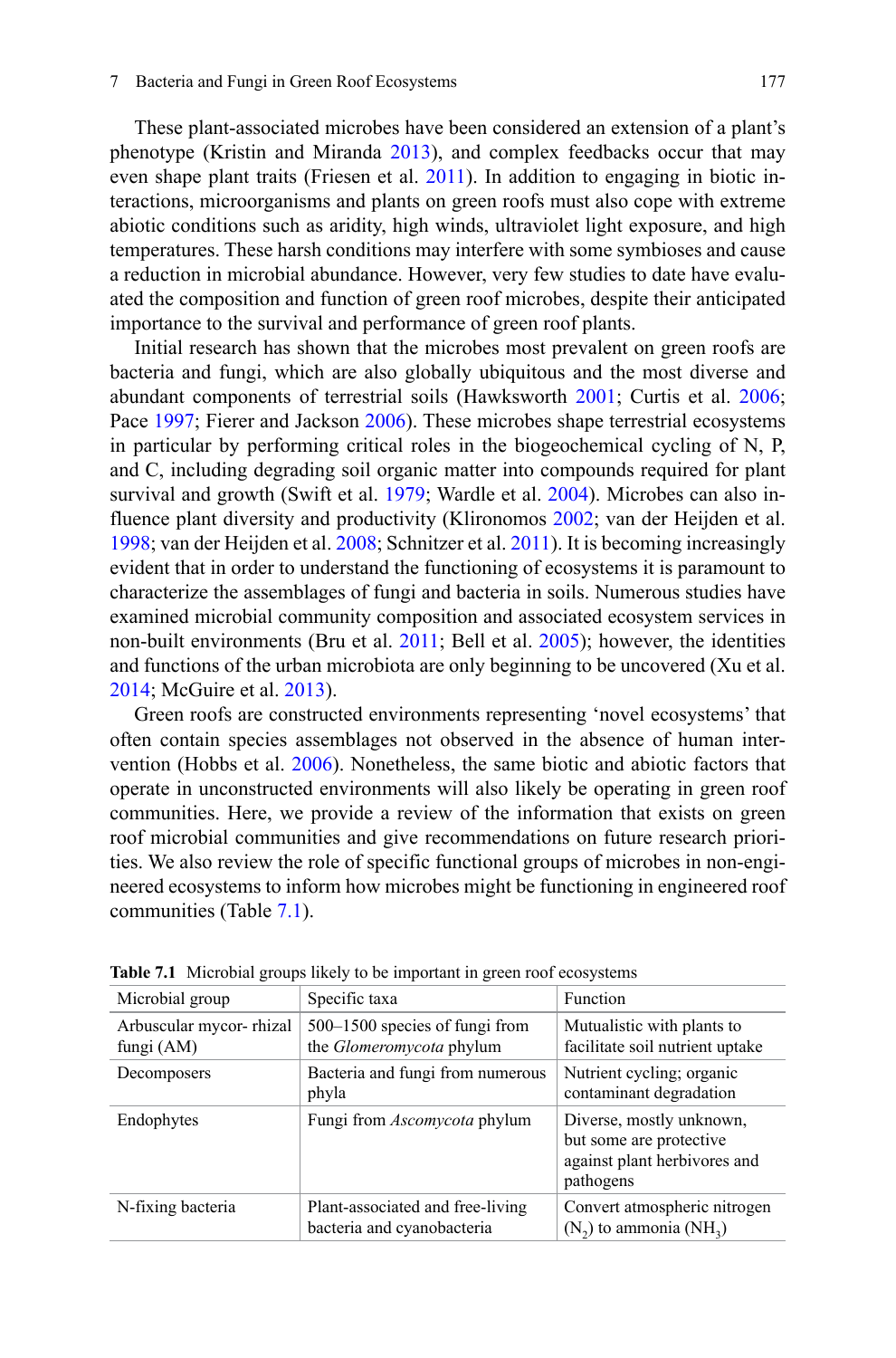#### **7.2 Microbial Groups in Green Roofs**

#### *7.2.1 Mycorrhizal Fungi*

One of the most important groups of plant-associated microbes that are likely to play an important role in green roof plant communities are mycorrhizal fungi. Broadly, mycorrhizae are mutualistic associations between plant roots and soil fungi in which photosynthetically derived carbon (C) from the plant is exchanged for limiting nutrients that the fungi take up from soils.

There are seven different types of mycorrhizal associations that are classified according to their anatomical structures and the groups of fungi that engage in the partnerships (Smith and Read [2008\)](#page-15-6). However, the herbaceous plants that are cultivated on green roofs (notably those from the *Crassulaceae, Asteraceae, Poaceae, Fabaceae*) will almost exclusively form arbuscular mycorrhizal (AM) associations (Fig. [7.1a](#page-1-0)). Arbuscular mycorrhizal (AM) fungi (phylum *Glomeromycota*) are the oldest mycorrhizal association that evolved approximately 460 million years ago with the migration of plants from aquatic habitats onto land (Redecker et al. [2000;](#page-14-3) Schussler et al. [2001](#page-15-7); Wang and Qiu [2006\)](#page-15-8). As such, most plants have retained the capacity to form AM associations and they are currently estimated to be present in >90% of all plant species (Schussler et al. [2001](#page-15-7); Wang and Qiu [2006](#page-15-8)). In nonengineered systems, mycorrhizal fungi enhance plant survival and performance in harsh environmental conditions that are similar to what are experienced on roof top environments, such as frequent soil drying, shallow soils for root nutrient foraging, and low nutrient conditions. AM fungi have long been known to aid plants in drought tolerance (Auge [2001](#page-11-0)). Mycorrhizal fungi also increase the volume of soil that a plant has access to for nutrient foraging, which would be beneficial on roofs that have minimal fertilizer inputs (Schwartz and Hoeksema [1998](#page-15-9)).

While only a few studies to date have looked at mycorrhizal fungi in green roof systems, the evidence so far indicate that AM fungi are diverse and abundant in both plant roots and growing substrate. In one study that evaluated AM fungal colonization in green roof plant roots in the UK, it was found that *Sedum* and moss both had high colonization levels averaging 50% or more (Rumble and Gange [2013\)](#page-14-4). Another study evaluating AM colonization across green roofs in Nova Scotia found that three plant species ( *Solidago, Poa*, and *Danthonia*) had high levels of colonization, but that *Sedum acre* had low colonization (John et al. [2014](#page-13-8)). These findings suggest that individual species of *Sedum* vary in their degree of AM fungal colonization, although the extent to which the degree of mycorrhizal dependency relates to long-term viability and stress-tolerance in the plants is not known. In another study from New York City that sequenced fungal DNA in green roof growing substrate containing native grassland communities, the second most abundant group of fungi was the *Glomeromycota*, which accounted for 20% of the total fungal community (McGuire et al. [2013\)](#page-14-2). There were a total of 154 OTUs (operational taxonomic units) of AM fungi detected across the ten roofs sampled in the latter study. While the next-generation sequencing used in that study could not separate out AM fungi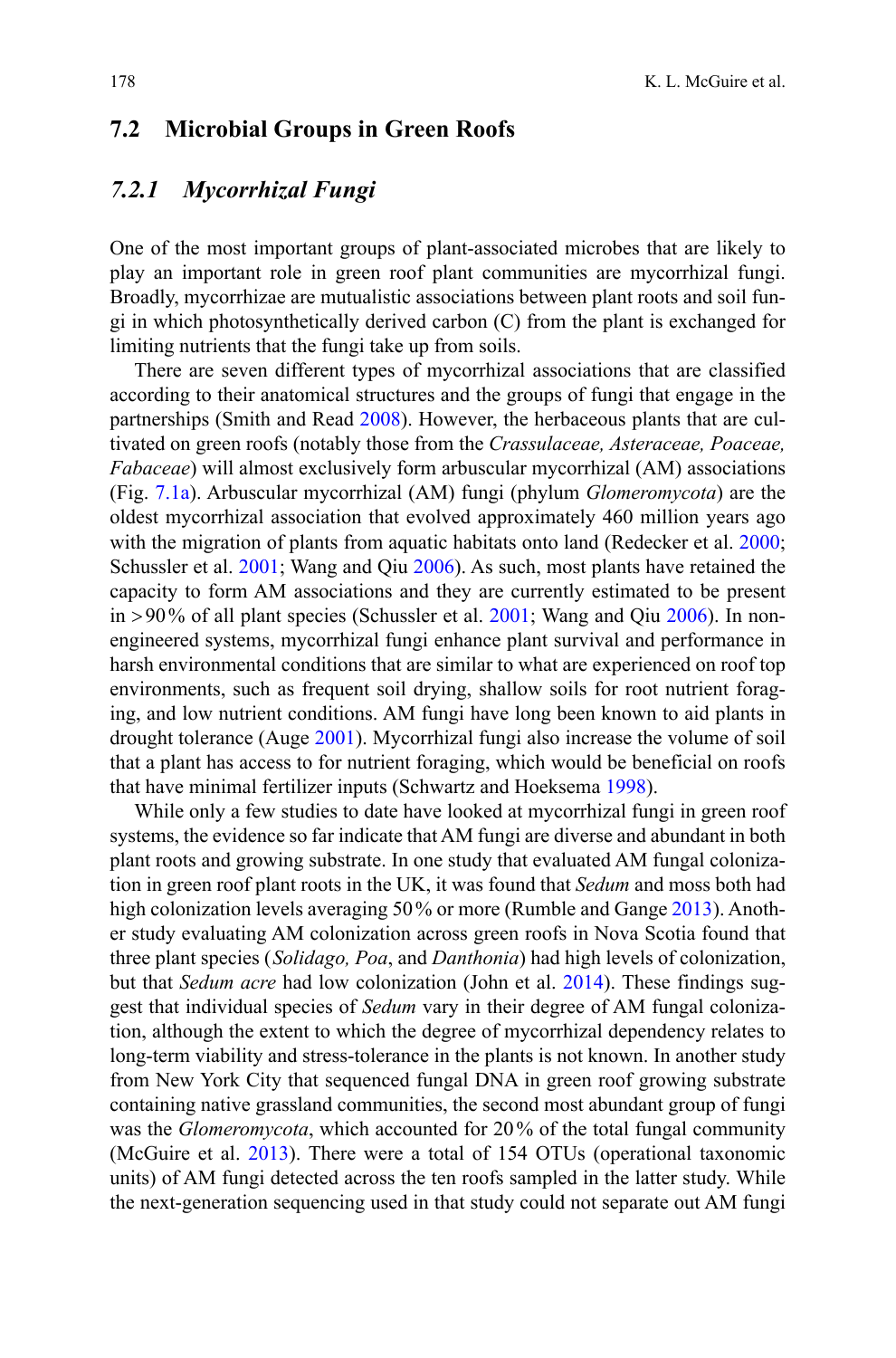by species, the genera *Glomus* and *Rhizophagus* were the most abundant AM fungi, which are widespread and associate with a variety of plants. Future studies should evaluate whether or not these particular AM fungal taxa are better suited for tolerating the urban environment and to what extent they are benefiting their associate plants. Mycorrhizal functioning can exist along a continuum from mutualism to parasitism, and in disturbed ecosystems, the reversal of mutualisms to more parasitic relationships has been observed (Kiers et al. [2010](#page-13-9)). However, it is also possible that the abiotic stresses experienced on green roofs may result in greater symbiont reliance due to poor environmental quality (Schwartz and Hoeksema [1998](#page-15-9)).

#### *7.2.2 Decomposers*

Another group of microbes likely to play a significant role in green roof ecosystems are decomposers or saprotrophs. Free-living bacteria and fungi that decompose organic material are responsible for the majority of nutrient cycling in soils, and their activity influences soil-atmospheric gas exchanges and soil C storage (Conrad [1996;](#page-12-3) Canfield et al. [2010](#page-12-4); Six et al. [2006;](#page-15-10) Trivedi et al. [2013\)](#page-15-11). On established green roofs, the senescent leaves of the perennial vegetation, root turnover, root exudates, and dead microbial biomass will be the dominant inputs driving decomposer activity. Compost mixed with growing substrate prior to green roof construction will also provide substrate for microbial decomposers, but eventually those organic food sources will be exhausted unless further compost is added. Immediately following a green roof installation, when compost volume is high, there will likely be an abundance of nutrients available for decomposers, and their degradation capacity may be saturated. If so, there is the chance that excess nutrients will run off of buildings following precipitation events (Gregoire and Clausen [2011;](#page-13-10) Chen [2013](#page-12-5)). This leakage of nutrients may contribute to eutrophication and could be more detrimental to the ecosystem than having a gray roof (Chap. 5). For this reason, understanding the decomposition capacity on a roof should be a key research priority to inform the quantity of compost that should be added to the growing substrate. This information could also aid in minimizing the loss of effective soil volume that results from imbalances of organic matter inputs with decomposition rates. To date, no studies to our knowledge have evaluated decomposition rates on green roofs.

The high temperatures of rooftop environments and the mechanical disturbance of precipitation falling directly onto the shallow growing substrate are also likely to impact microbial decomposer composition and activity (Davidson and Janssens [2006](#page-12-6)). Fungal decomposers may be particularly important on green roofs, as they are less sensitive to water stress than bacteria (Manzoni et al. [2012\)](#page-14-5). A recent study found that green roofs in New York City had higher fungal to bacterial ratios than park soils (McGuire et al. [2013\)](#page-14-2), which may be due to the aforementioned drought tolerance of fungi. However, in mechanically disturbed soils, bacteria become more prevalent, as hyphal networks of fungi become damaged, so these ratios may change in regions that experience high levels of precipitation or foot traffic on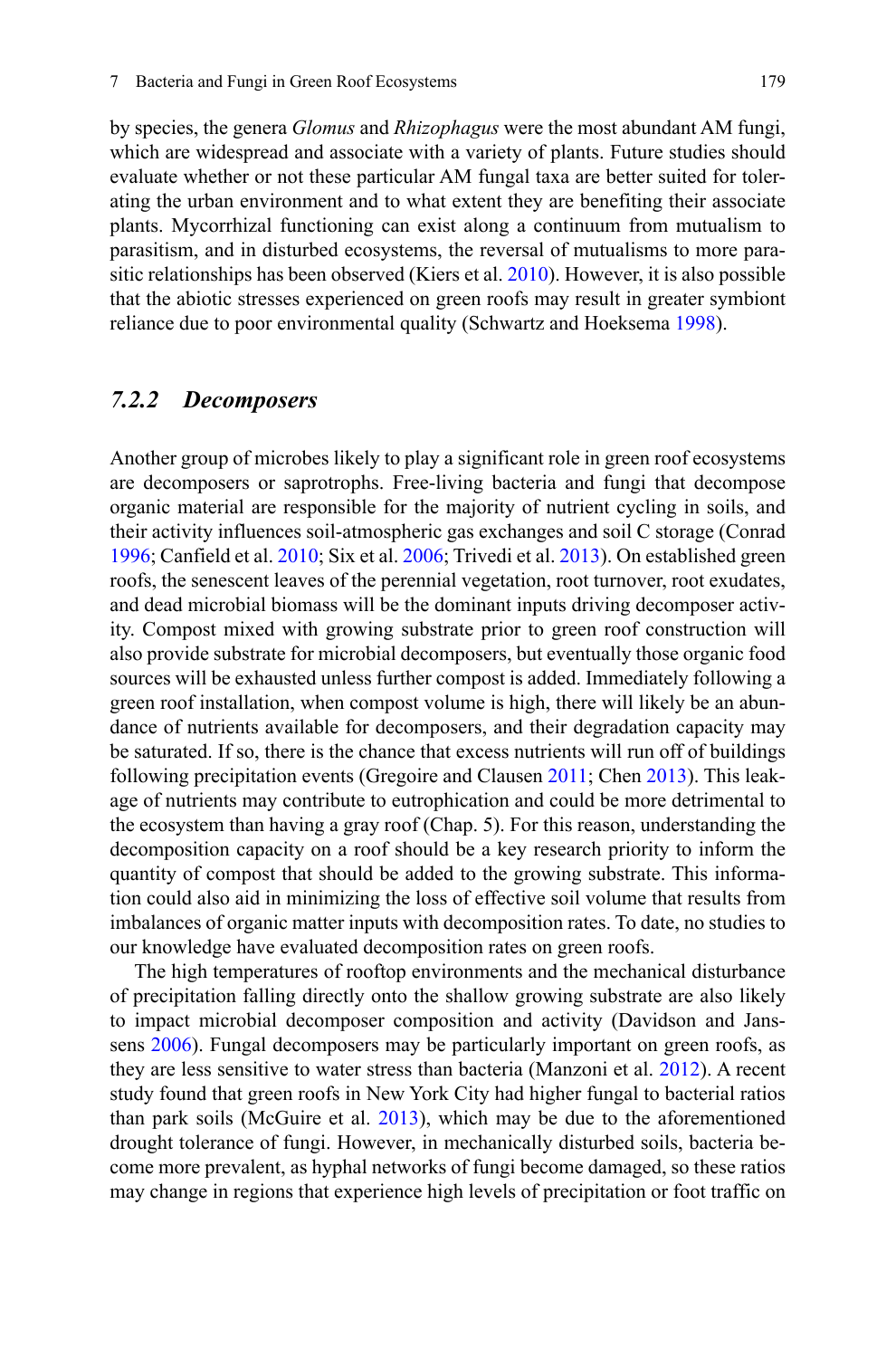shallow substrate. Bacteria and fungi have differing physiological capacities (de Boer et al. [2005;](#page-12-7) Waring et al. [2013\)](#page-15-12), so if decomposer abundance is fungal rather than bacterial-dominated, there will be biogeochemical consequences that can affect C and N cycling.

#### *7.2.3 Nitrogen-Fixing Bacteria*

Nitrogen (N)-fixing bacteria are a group of microbes that may be crucial to the survival of certain groups of plants on green roofs. Nitrogen is an essential limiting nutrient for plant growth, namely since it serves as a building block for chlorophyll, as well as proteins, DNA, and RNA. Atmospheric N is one of the most abundant elements, however is rendered unusable for ecosystem use until the bacteria can convert atmospheric  $N_2$  to ammonia, a readily usable form of nitrogen (Berthrong et al. [2014](#page-12-8)). The majority of reactive nitrogen is produced during N-fixation by bacteria, and is estimated to amount to nearly 100–300 Tg of nitrogen per year on land (Fields [2004](#page-13-11)). Generally, nitrogen fixing bacteria are characterized as a type of plant growth- promoting rhizobacteria (PGPR), which can be defined as free-living bacteria capable of colonizing plant roots and providing benefits to the host plant (Nadeem et al. [2014\)](#page-14-6). There are three broad categories of N-fixing bacteria based on their photosynthesis abilities and associations with plant roots: root-associated, free-living photosynthetic, and free-living non-photosynthetic N-fixing bacteria. Symbiotic N-fixing microbes require compounds derived from host plant rhizospheres, whereas free-living photosynthetic nitrogen-fixing bacteria can utilize selfproduced sugars, and free-living non-photosynthetic bacteria must acquire energy from decomposing organic matter.

Herbaceous plants found on green roofs form many of these associations with the N-fixing bacteria due to the wide range of benefits that the N-fixing bacteria provide to plants. For instance, two herbaceous plant families commonly cultivated on green roofs, Poaceae and Fabaceae, are able to form close associations with Nfixing bacteria *Azospirillum* and *Bradyrhizobium*, respectively (Saikia et al. [2014;](#page-14-7) Sanchez-Pardo and Zornoza [2014](#page-14-8)). N-fixing bacteria provide benefits to these plants such as: increased plant growth (Prabha et al. [2013\)](#page-14-9), improved water and nutrient uptake (Bertrand et al. [2000;](#page-12-9) Kraiser et al. [2011](#page-13-12); Mishra et al. [2014](#page-14-10)), and suppressed pathogen attack (Ji et al. [2014](#page-13-13)). Additionally, N-fixing bacteria exhibit a diverse tolerance to varying soil pH and aluminium concentrations, which enable plant survival in acidic soils, commonly experienced on green roofs. By inoculating green roof substrates with N-fixing bacteria, it is likely that green roof vegetation will exhibit increased survival.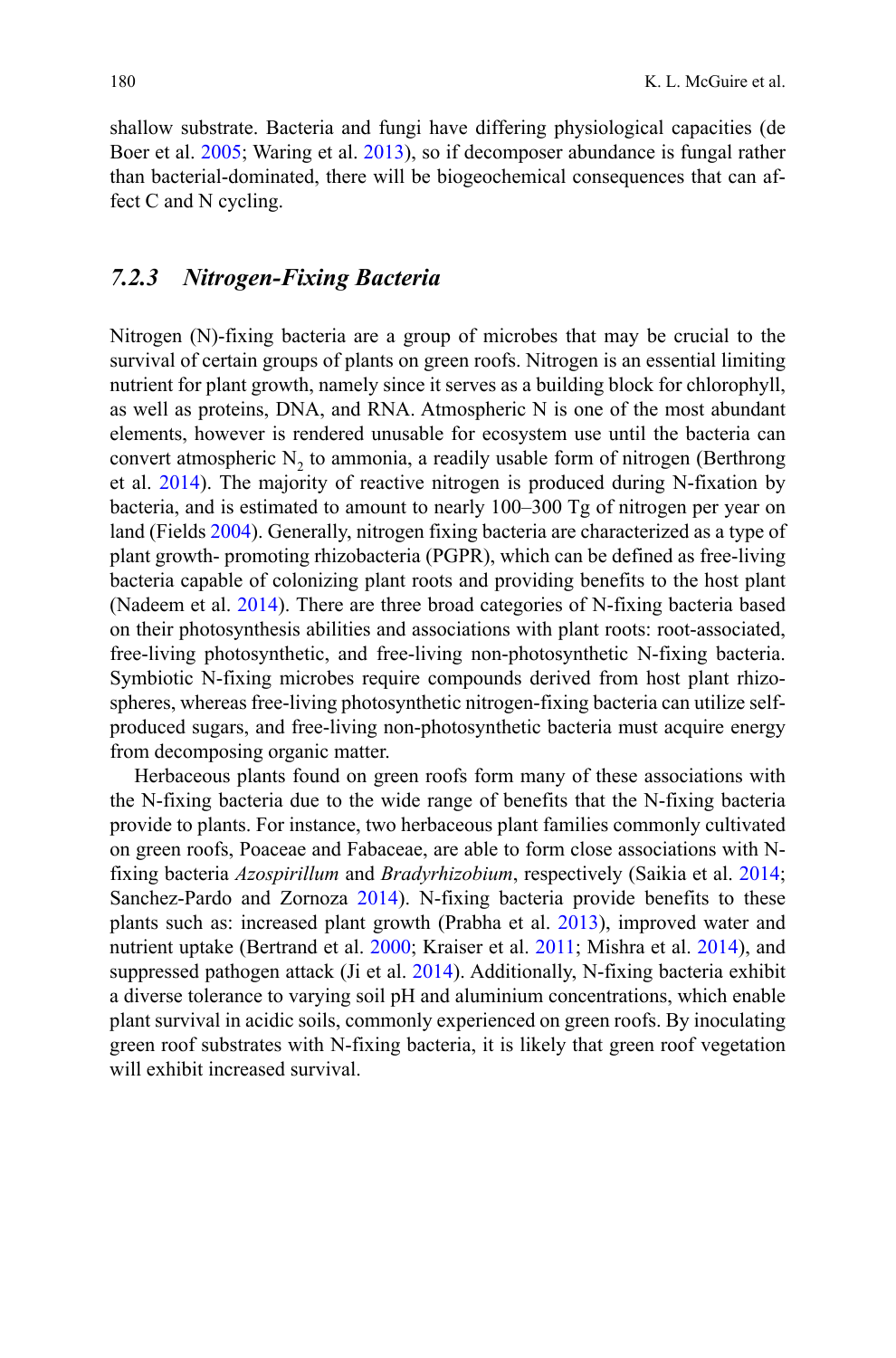## *7.2.4 Endophytic Fungi*

Endophytic fungi are another diverse group of plant-associated microbes that can be found in the leaf, stem, and root tissues of most plant species, and may assist with plant survival on green roofs (Rodriguez et al. [2009\)](#page-14-11). Some endophytes protect plants against herbivores and pathogens, as most of them produce protective alkaloid compounds (Clay and Schardl [2002\)](#page-12-10). There are other endophytes that have been shown to confer tolerance of plant hosts to stressful environments (Rodriguez et al. [2008](#page-14-12)). In addition to endophytes, other bacteria and fungi that have been detected in the phyllosphere of plants (i.e., microbes residing in and on leaves) may or may not be endophytic, but may also contribute to plant survival and environmental tolerance in roof environments. However, phyllosphere microbial communities in trees have been found to be sensitive to urbanization, so it is unclear what their abundance might be or role they play in green roof ecosystems. In one study of the oak ( *Quercus*) phyllosphere in urban and non-urban environments it was found that urban phyllosphere microbial communities were distinct and less diverse than phyllosphere communities in nonurban environments (Jumpponen and Jones [2010](#page-13-14)). In another study evaluating endophytes in rural and suburban forests of Japan corroborated these results and found fewer endophytes in suburban ecosystems (Matsumura and Fukuda [2013](#page-14-13)). Thus, while endophytes and other phyllosphere microbes have the potential to be beneficial in green roof communities, their abilities to tolerate urban environments need further investigation.

## *7.2.5 Pathogens*

Plant pathogens are the most detrimental microbes for the maintenance and longevity of green roof plant communities. Pathogens may be particularly problematic on roofs that are planted with only a few species of plants, as monocultures of plants have long been known to be susceptible to pathogen outbreaks because they will accrue specialized plant pathogens that can easily spread to conspecific neighbors (Shipton [1977\)](#page-15-13). However, these pathogens are somewhat difficult to detect prior to attack, as most soil-borne pathogens grow saprophytically in the rhizosphere in order to increase in numbers and outcompete the established beneficial microbes to access the host plant (Berendsen et al. [2012\)](#page-12-11). There have been no published studies to date on pathogen dynamics in green roof communities to our knowledge, although one study observed pathogens in moss panels that were planted with single clones (Akita et al. [2011\)](#page-11-1). Future research may uncover ways by which microbial inoculum can be managed and added to green roof plant communities to effectively reduce pathogenic outbreaks (Gopal et al. [2013\)](#page-13-15).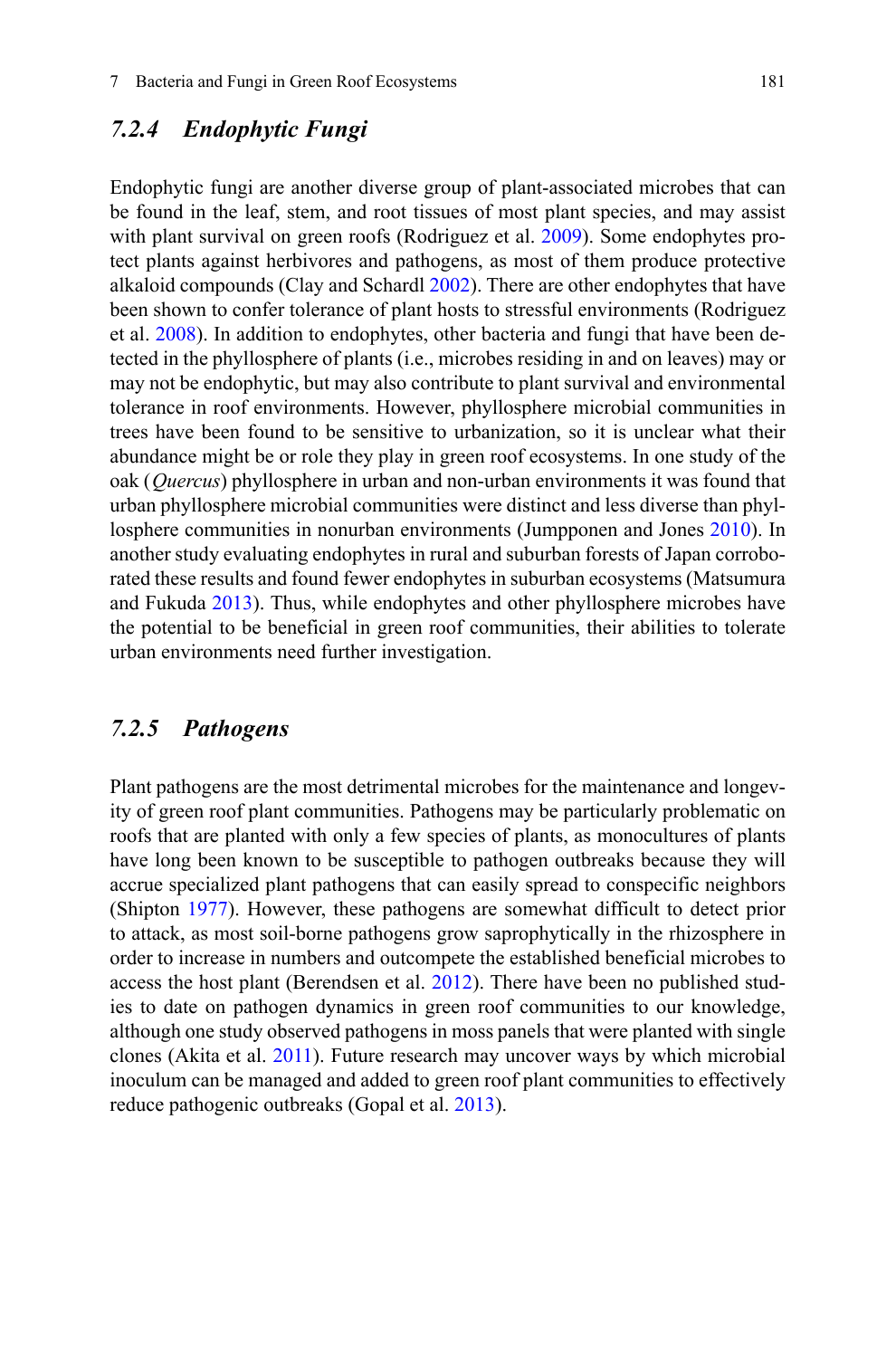#### *7.2.6 Microbial Interactions*

The various functional groups of microbes in green roof ecosystems are not selfcontained and there are numerous examples of how these groups engage in antagonistic, commensal, and mutualistic relationships with each other in soils. For example, N-fixing bacteria may have indirect negative effects on plant pathogens because when N is high and not a limiting factor for plant growth, plants will synthesize and store high levels of nitrogen-rich compounds to aid in future defense mechanisms. Such defense mechanisms include biosynthetic enzymes, proteinase inhibitors, chitinases, alkaloids, and glucosinolates (Schultz et al. [2013](#page-14-14); Friesen et al. [2011\)](#page-13-3). When plants are under attack, photosynthesis is suppressed, thus forcing the plant to rely on these nitrogen-compound stores (Gomez et al. [2010;](#page-13-16) Schultz et al. [2013](#page-14-14)). Mutualistic microbes such as N-fixing bacteria and mycorrhizal fungi may also negatively impact pathogens, as they contribute to plant defense by producing antagonistic molecules on the plant interior and can modify the expression of plant defense pathways (Fravel [1988,](#page-13-17) Liu 2013). There are also synergies between decomposer bacteria and mycorrhizal fungi. Some bacteria in the rhizosphere actually facilitate mycorrhizal colonization of plant roots and are appropriately called, 'mycorrhiza helper bacteria' (Garbaye [1994\)](#page-13-18). Decomposer bacteria in the genus *Pseudomonas* have also been studied extensively for their antagonistic effects on root pathogens (Weller et al. [2002](#page-15-14); Fravel [1988\)](#page-13-17). *Pseudomonas fluorescens* bacteria can actually enhance the upregulation of certain transcription factors involved in plant disease resistance (Van der Ent et al. [2009\)](#page-15-15). These dynamic interactions are complex and difficult to study, but they are important to understand, as they may ultimately impact green roof functioning and may be useful for inoculum-based management strategies.

# **7.3 Plant-Soil-Microbial Feedbacks: Considerations for Green Roof Design**

Plant choice on green roofs will impact the communities of resident fungi and bacteria, which may ultimately affect roof function. For example, the chemical constituents of plant tissue (including root tissue), root exudates, and plant residues can affect microbial biomass, microbial species composition, and microbial activity rates (Philippot et al. [2013](#page-14-15); Bardgett and Shine [1999\)](#page-11-2). Plant genomes also help mold the structure and functioning of their associated microbiomes; in turn, these microbiomes contribute to plant fitness (Turner et al. [2013\)](#page-15-16). The plants chosen for cultivation on green roofs usually require low maintenance and are selected based on their abilities to tolerate the harsh roof environment. At present, the majority of green roofs worldwide contain European species belonging to the genus *Sedum* (Crassulaceae), which are hardy, succulent plants that can tolerate the rooftop environment in temperate climates. Recently, however, there has been an interest in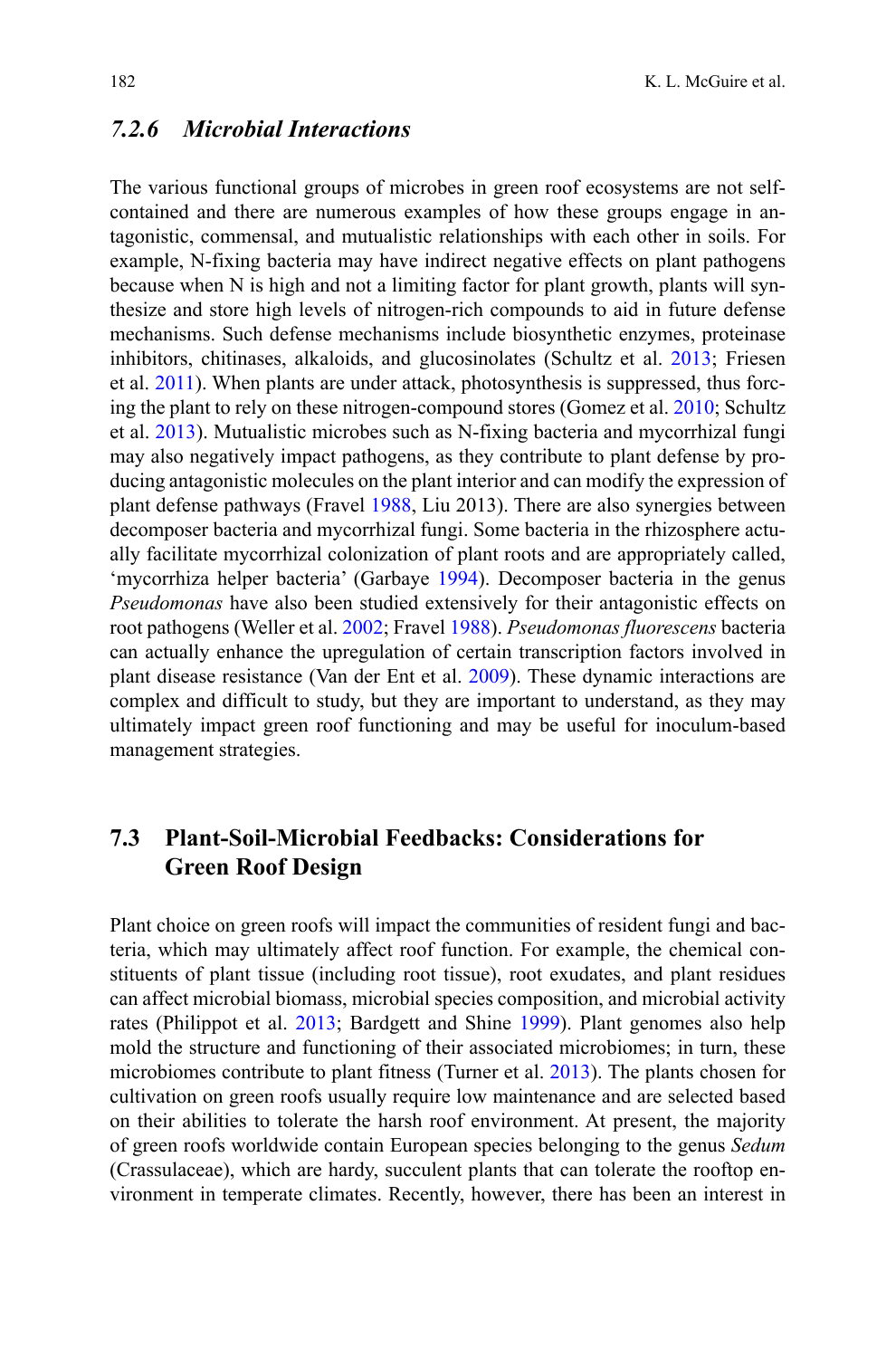experimenting with plant communities native to the regions where green roofs are being built, to facilitate habitat provisioning for associated native biodiversity in the urban environment and to increase ecosystem services (Lundholm et al. [2010\)](#page-14-16). While there have been many studies examining how microbes benefit plants and vice versa, there is still much to uncover about how extreme abiotic conditions experienced on the green roof affect microbe-plant interactions.

The choice of growing medium will also have a significant effect on the composition and function of green roof microbial communities, as microbes strongly respond to their biochemical environment (Fierer et al. [2009](#page-13-19)). Soil organic matter (SOM) in particular exerts a significant influence on microbial communities, especially in terms of microbial biomass, community structure and function, and substrate utilization (Wardle [1992](#page-15-17)). Available SOM is thought to promote the production of polysaccharides, which allow better uptake and release of water and fosters the aggregation of soil particles, leading to improved soil structure. Microbes are essential in facilitating the micro-aggregation of soil particles (Duchicela et al. [2012\)](#page-12-12). Certain groups of microbes, notably the AM fungi, are additionally crucial in promoting macro-aggregate formation and durability. In general, natural soil systems have a limited nutrient supply, and as a consequence, microbial biomass is tightly and positively linked to SOM, which greatly impacts microbial function, including microbial activities in carbon and nitrogen cycling (Booth et al. [2005;](#page-12-13) Cookson et al. [2006\)](#page-12-14). Fluctuating amounts of SOM may also lead to alterations in microbial community composition, and since microbial communities vary widely in their ability to break down organic compounds, changing levels of SOM could promote the survival of certain microbes and hinder the persistence of others (Degens and Harris [1997\)](#page-12-15). Soil pH, which is also linked to SOM, also strongly influences the incorporation of soil organic carbon and nitrogen into the microbial biomass and is one of the most significant predictors of bacterial community composition worldwide (Lauber et al. [2009](#page-13-20)).

The structural constituents of the growing substrate will also influence resident microbes, as soil texture is recognized to be a critical factor in shaping microbial community structure by influencing the availability of water and SOM in soils (Bossio et al. [1998](#page-12-16); Wardle [1992](#page-15-17); Wakelin et al. [2008](#page-15-18)). High silt and clay content positively correlate with SOM and microbial biomass; however, high clay content negatively impacts nitrogen mineralization by shielding organic nitrogen from microbial degradation (Strong et al. [1999\)](#page-15-19). The physical organization of soil particles also exerts a strong influence on the growth and function of fungal hyphae. Highly compacted soils may have narrow sand pores, which prevent hyphae from extending throughout the soil matrix and limit hyphal diameter, especially of AM fungi (Drew et al. [2003](#page-12-17); Wakelin et al. [2008\)](#page-15-18). In disturbed soils aggregates are disrupted and as a result, fungi are unable to form extended hyphae (Wardle [1992\)](#page-15-17). In green roofs, the growing substrate is often porous, which may be conducive to fungal growth. However, the porosity will also facilitate substrate drying, which may prevent certain species from establishing, and may select for taxa that can tolerate frequent wetting and drying.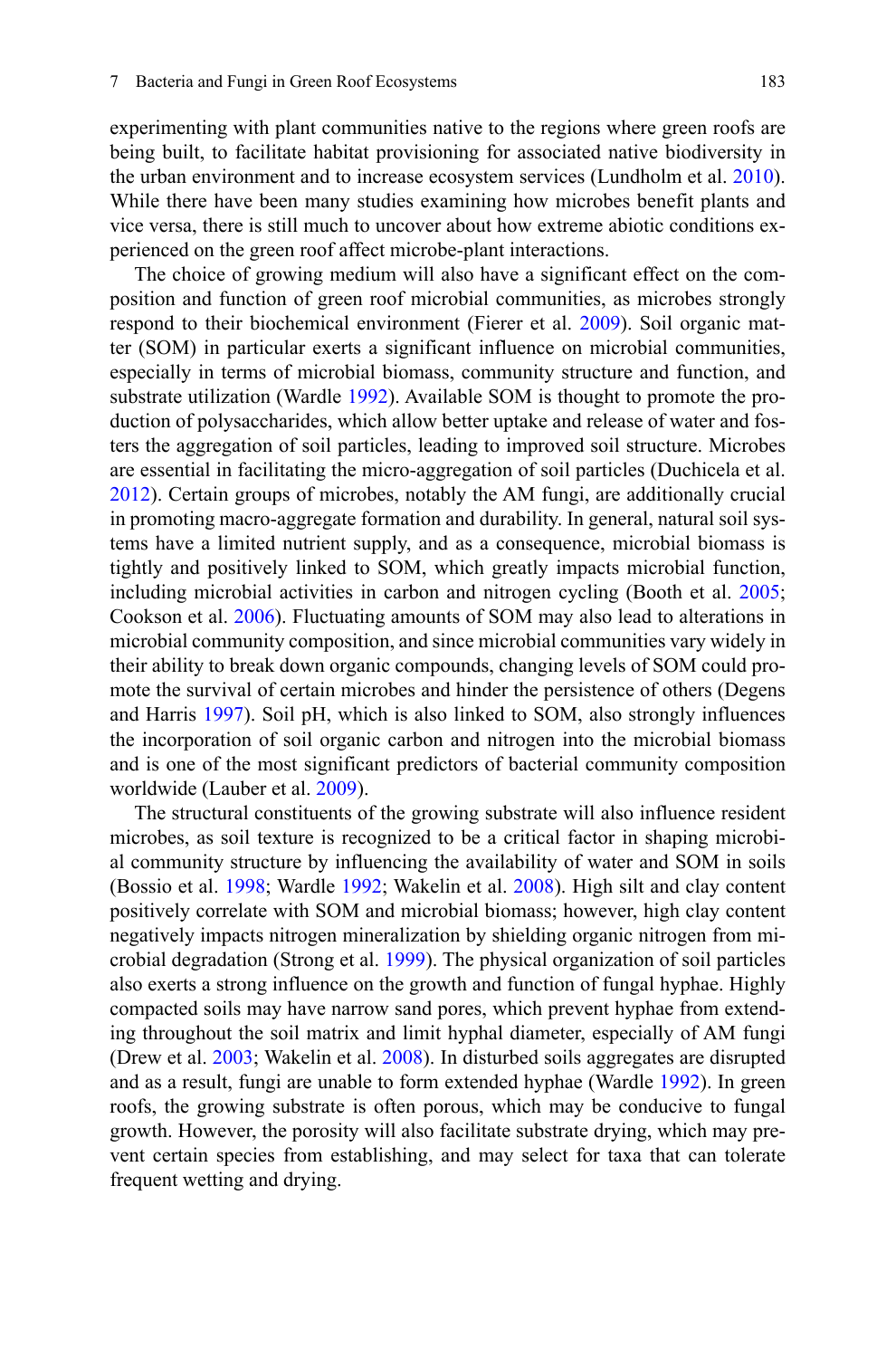In order to maintain local biodiversity in a green roof habitat, it would presumably be beneficial to select local substrates and their indigenous microbial communities as a component of the growing substrate. Developers of green roofs have been looking to use locally derived granular wastes as green roof starting materials (Oberndorfer et al. [2007\)](#page-14-17), but substrates are often obtained from many sources, and each source harbors its own resident microbial population. When this mixture of foreign substrates and microbes is introduced into a new environment, the species present initially can prevent colonization by later species and change the overall community structure (Dickie et al. [2012\)](#page-12-18). These effects, referred to as priority effects, can be deleterious to efforts of promoting local biodiversity if growing substrate is sourced from non-local materials.

# **7.4 Environmental and Regional Differences Affecting Rooftop Microbes**

Urban green roofs are exposed to elevated levels of organic pollutants, which may be an additional selecting factor for microorganisms that can survive in these habitats. Heavy metals such as lead, arsenic, and copper and other organic contaminants are particularly of interest based on their prevalence and toxicity in urban atmosphere, soils, and groundwater (Clark et al. [2008;](#page-12-19) Srogi [2007\)](#page-15-20). Microorganisms can tolerate these contaminants and high metal concentrations by utilizing a variety of physicochemical mechanisms to efficiently capture dissolved metal ions and convert metals from toxic to non-toxic forms. Other microbes can adapt to polluted urban areas by developing metal-resistance or utilizing contaminants as substrates through natural means of detoxification (Nikel et al. [2013](#page-14-18); Hanif et al. [2010](#page-13-21); Vullo et al. [2008\)](#page-15-21). In a study of green roof fungal communities in New York City, the most abundant taxa were identified as fungi capable of degrading organic contaminants and tolerating heavy metal contamination such as *Pseudallescheria, Peyronellaea*, and *Thielavia* (McGuire et al. [2013\)](#page-14-2).

Regional differences among green roof communities must also consider dispersal dynamics of microbes across the fragmented landscapes both within cities and across local urban to rural gradients, as local and regional wind patterns are likely to shape the community of fungi dispersing from green spaces on to green roofs and vice versa. Green roof ecosystems can be compared to island habitats residing within the 'ocean' of the urban environment. In actual island communities, two key processes that maintain species diversity over time are immigration and extinction. For green roof microbial communities, the ecological processes underpinning community assembly and the maintenance of diversity through time may be similar in some ways to island habitats, although the stress tolerance needed for immigrant propagules to survive and establish may cause higher extinction rates than would be observed in island ecosystems. The transport of propagules to green roof communities will be limited by the dispersal capabilities of individual taxa, as well as the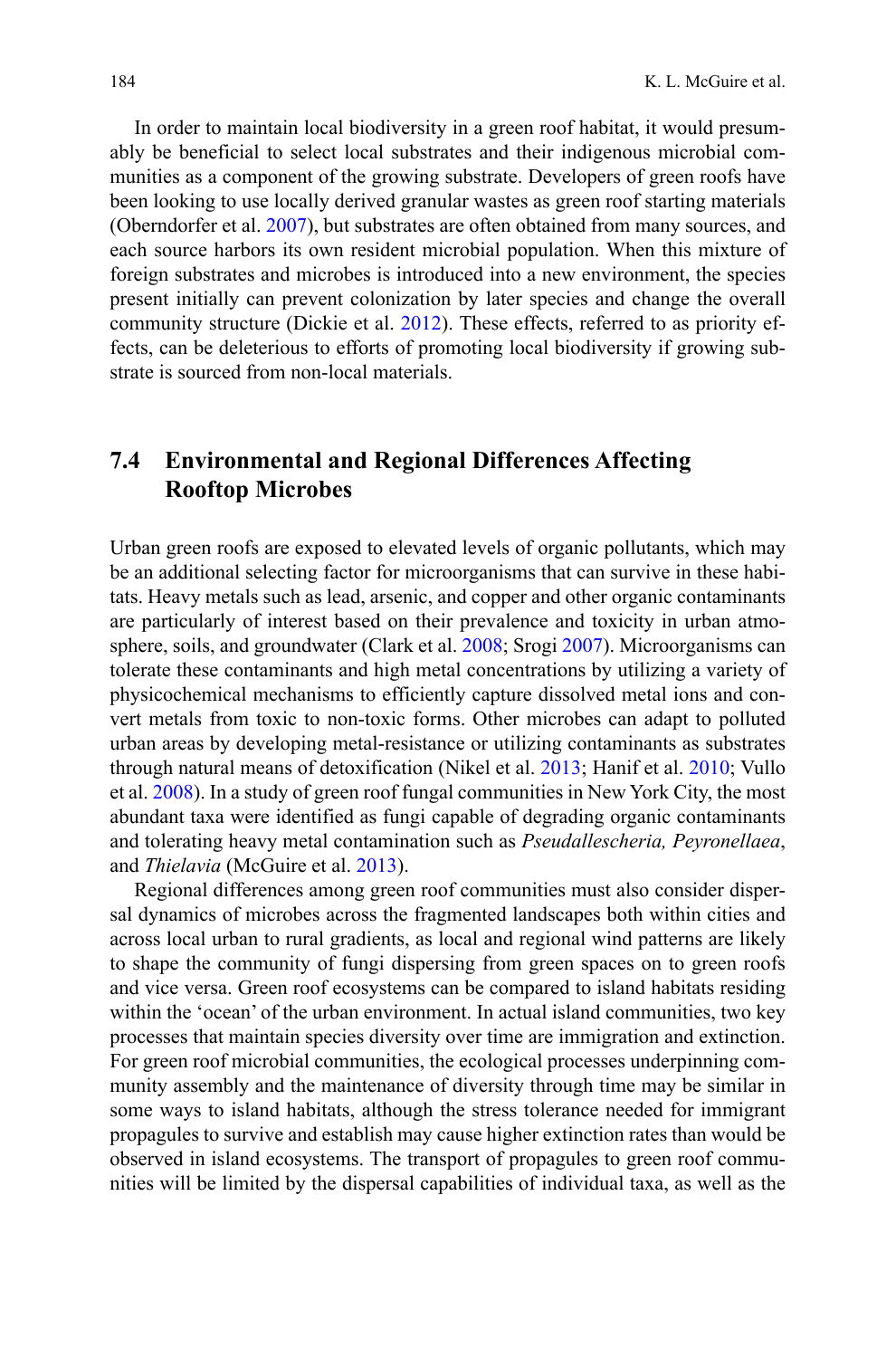distance a roof is from a source population of propagules. While it was historically thought that all microbes were everywhere (Baas-Becking [1934](#page-11-3)) we now know that dispersal limitation can occur for some microbial groups. For example, AM fungi are unlikely to be actively dispersed by animals across green roof habitats, unless they can be carried by birds and insects, as the dispersal of AM fungi is often accomplished by animals in non-engineered landscapes (Lekberg et al. [2011\)](#page-14-19). Biogeographical structuring is also apparent for many microbial taxa, further supporting the notion that 'everything is not everywhere'. However, since dispersal is rarely assessed in microbial systems, the mechanisms of dispersal limitation versus environmental filtering cannot be disentangled without further studies that simultaneously address both processes.

#### **7.5 Practical Applications and Future Research Priorities**

Managing microbial inoculum to enhance green roof functionality can only be done with significantly more research on plant-microbial feedbacks in rooftop environments. However, additions of AM fungal inoculum have been standard practices in horticultural science, (Azcon-Aguilar and Barea [1997\)](#page-11-4) and may also prove to be a useful management strategy for green roofs to maximize plant nutrient uptake, growth, and survival. The particular assemblages of AM fungi will need to be plant community specific, as the degree of benefit will likely vary with different plantfungal combinations. Also, the particular mycorrhizal fungal taxa will need to be able to withstand the urban and rooftop environments. There are less than 500 species of AM fungi currently described, although total estimates are upwards of 1300 species (Kivlin et al. [2011](#page-13-22); Opik et al. [2014\)](#page-14-20). Considering that there are more than 300,000 species of described plants, and more than 75% of them form AM associations (Wang and Qiu [2006](#page-15-8)), there are clearly many species of plants that share the same AM fungi. While most AM fungi are considered to be host-generalists, different combinations of AM fungi can have differential effects on plant performance (Helgason et al. [2002](#page-13-23)).

In addition to the practical considerations, green roofs can also be utilized to study basic ecological processes such as microbial community assembly and population dynamics. For instance, a microbe that is beneficial to the plant in one interaction can be detrimental to another host genotype. Additionally, plant-microbe mutualisms can evolve into parasitism in certain environmental contexts. With this in mind, practical benefits can be gained to ensure plant-microbe compatibility when selecting green roof vegetation.

Urban centers experience greater rates of deposition of heavy metals and other organic pollutants compared to non-urban areas (Chillrud et al. [1999\)](#page-12-20). These potentially toxic compounds pose as a threat to human health since they can leach into local water sources from vehicles and streets or be inhaled. A major research priority is to determine if the various green roof-associated microbes are able to actively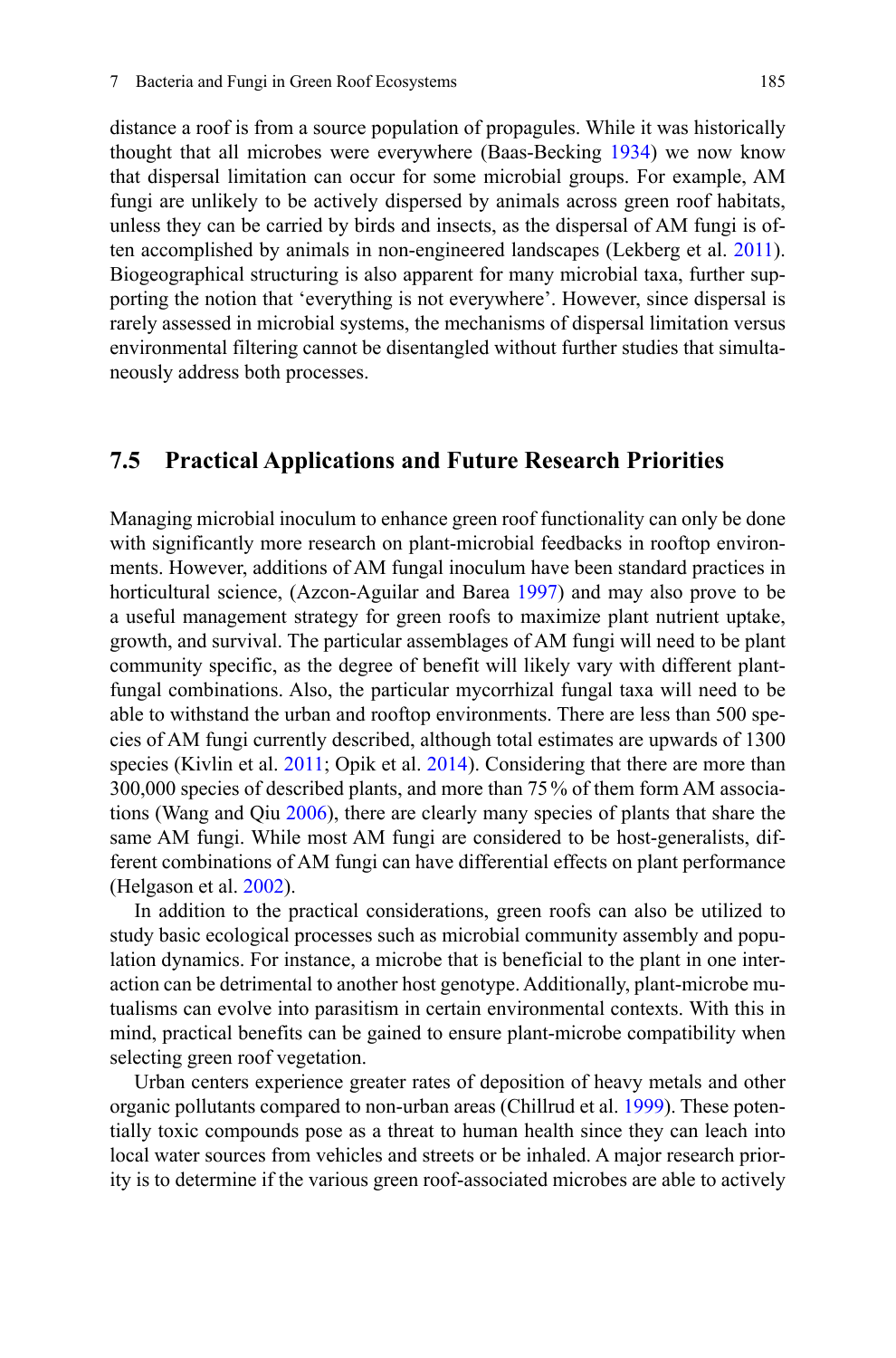degrade organic contaminants and bioaccumulate heavy metals. Upon identifying various microbial strains possessing pollutant and metal detoxification capabilities, they can be inoculated in green roofs, which would serve as an appealing bioremediation effort in urban spaces.

## **7.6 Summary**

Although microbes are essential to the functioning of green roofs as ecosystems, there is still much to understand about the drivers of microbial diversity and their spatial distribution throughout urban centers. Microbial interactions and their relationships to aboveground plant communities are inherently complex (Bonfante and Anca [2009](#page-12-21)). First, we must identify which plants both persist best on green roofs and provide high levels of desired functions (e.g., cooling, transpiration, habitat, appearance, etc.). Upon selecting types of plants, long-term persistence of these species on rooftop environments is intricately linked to how microbial dynamics contribute to their survival or failure to thrive (Table [7.1](#page-2-0)). Plant-associated microbes that enhance survival may be inoculated in establishing green roofs to increase plant longevity in the harsh conditions. These beneficial microbes can prevent colonization by pathogens, mediate host immunity, and help plants distinguish between mutualists versus pathogens. By utilizing a combination of culture-based and molecular techniques, microbes should be identified and studied to understand their interaction with green roof vegetation. Further research priorities should include determining to what extent green roof microbial communities are shaped by abiotic versus biotic factors over time since establishment, how microbial taxa can disperse via air and establish in green roof environments, and how local microsite conditions modify the novel microbial communities planted on green roofs. Ultimately, this information will be invaluable to the design of optimal green roof communities and will enhance sustainability efforts in urban environments.

#### **References**

- <span id="page-11-1"></span>Akita M, Lehtonen MT, Koponen H, Marttinen EM, Valkonen JPT (2011) Infection of the Sunagoke moss panels with fungal pathogens hampers sustainable greening in urban environments. Sci Total Environ 409(17):3166–3173
- <span id="page-11-0"></span>Auge RM (2001) Water relations, drought and vesicular-arbuscular mycorrhizal symbiosis. Mycorrhiza 11(1):3–42
- <span id="page-11-4"></span>Azcon-Aguilar C, Barea JM (1997) Applying mycorrhiza biotechnology to horticulture: significance and potentials. Sci Hortic 68(1–4):1–24
- <span id="page-11-3"></span>Baas-Becking LGM (1934) Geobiologie of Inleiding Tot de Milieukunde. Van Stockkum & Zoon, The Hague
- <span id="page-11-2"></span>Bardgett RD, Shine A (1999) Linkages between plant litter diversity, soil microbial biomass and ecosystem function in temperate grasslands. Soil Biol Biochem 31(2):317–321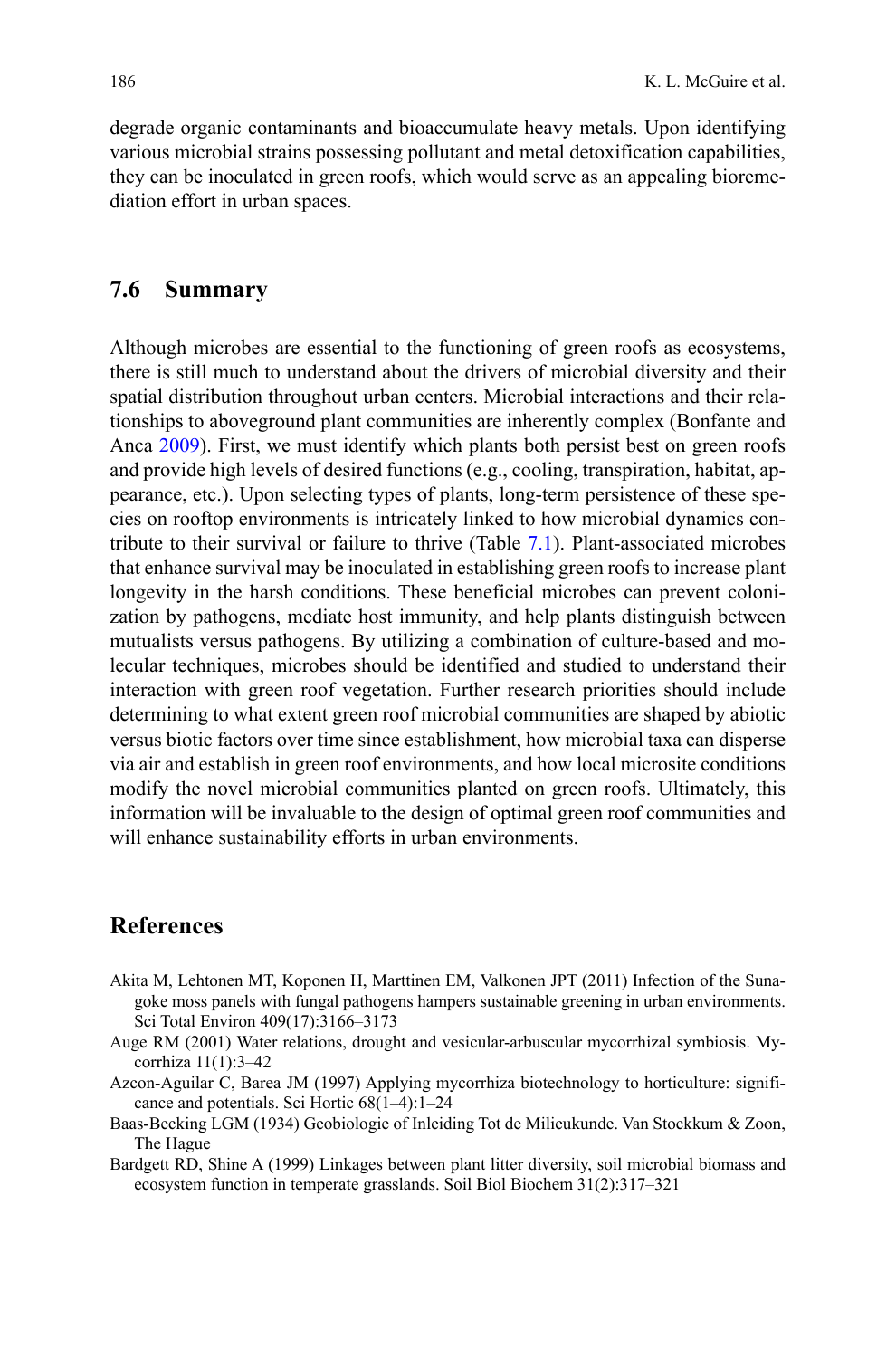- <span id="page-12-2"></span>Bell T, Newman JA, Silverman BW, Turner SL, Lilley AK (2005) The contribution of species richness and composition to bacterial services. Nature 436(7054):1157–1160
- <span id="page-12-11"></span>Berendsen RL, Pieterse CMJ, Bakker P (2012) The rhizosphere microbiome and plant health. Trends Plant Sci 17(8):478–486
- <span id="page-12-8"></span>Berthrong ST, Yeager CM, Gallegos-Graves L, Steven B, Eichorst SA, Jackson RB, Kuske CR (2014) Nitrogen fertilization has a stronger effect on soil nitrogen-fixing bacterial communities than elevated atmospheric CO2. Appl Environ Microbiol 80(10):3103–3112
- <span id="page-12-9"></span>Bertrand H, Plassard C, Pinochet X, Touraine B, Normand P, Cleyet-Marel JC (2000) Stimulation of the ionic transport system in *Brassica napus* by a plant growth-promoting rhizobacterium ( *Achromobacter* sp.). Can J Microbiol 46(3):229–236
- <span id="page-12-21"></span>Bonfante P, Anca IA (2009) Plants, mycorrhizal fungi, and bacteria: a network of interactions. Annu Rev Microbiol 63:363–383 (Annual Reviews, Palo Alto)
- <span id="page-12-13"></span>Booth MS, Stark JM, Rastetter E (2005) Controls on nitrogen cycling in terrestrial ecosystems: a synthetic analysis of literature data. Ecol Monogr 75(2):139–157
- <span id="page-12-16"></span>Bossio DA, Scow KM, Gunapala N, Graham KJ (1998) Determinants of soil microbial communities: effects of agricultural management, season, and soil type on phospholipid fatty acid profiles. Microb Ecol 36(1):1–12
- <span id="page-12-1"></span>Bru D, Ramette A, Saby NPA, Dequiedt S, Ranjard L, Jolivet C, Arrouays D, Philippot L (2011) Determinants of the distribution of nitrogen-cycling microbial communities at the landscape scale. ISME J 5(3):532–542
- <span id="page-12-4"></span>Canfield DE, Glazer AN, Falkowski PG (2010) The evolution and future of Earth's nitrogen cycle. Science 330(6001):192–196
- <span id="page-12-5"></span>Chen CF (2013) Performance evaluation and development strategies for green roofs in Taiwan: a review. Ecol Eng 52:51–58
- <span id="page-12-20"></span>Chillrud SN, Bopp RF, Simpson HJ, Ross JM, Shuster EL, Chaky DA, Walsh DC, Choy CC, Tolley LR, Yarme A (1999) Twentieth century atmospheric metal fluxes into Central Park Lake, New York City. Environ Sci Technol 33(5):657–662
- <span id="page-12-19"></span>Clark SE, Steele KA, Spicher J, Siu CYS, Lalor MM, Pitt R, Kirby JT (2008) Roofing materials' contributions to storm-water runoff pollution. J Irrig Drain Eng-ASCE 134(5):638–645
- <span id="page-12-10"></span>Clay K, Schardl C (2002) Evolutionary origins and ecological consequences of endophyte symbiosis with grasses. Am Nat 160:S99–S127
- <span id="page-12-3"></span>Conrad R (1996) Soil microorganisms as controllers of atmospheric trace gases (H-2, CO, CH4, OCS, N2O, and NO). Microbiol Rev 60(4):609–640
- <span id="page-12-14"></span>Cookson WR, Marschner P, Clark IM, Milton N, Smirk MN, Murphy DV, Osman M, Stockdale EA, Hirsch PR (2006) The influence of season, agricultural management, and soil properties on gross nitrogen transformations and bacterial community structure. Aust J Soil Res 44(4):453– 465
- <span id="page-12-0"></span>Curtis TP, Head IM, Lunn M, Woodcock S, Schloss PD, Sloan WT (2006) What is the extent of prokaryotic diversity? Philos Trans R Soc Lond B Biol Sci 361(1475):2023–2037
- <span id="page-12-6"></span>Davidson EA, Janssens IA (2006) Temperature sensitivity of soil carbon decomposition and feedbacks to climate change. Nature 440(7081):165–173
- <span id="page-12-7"></span>de Boer W, Folman LB, Summerbell RC, Boddy L (2005) Living in a fungal world: impact of fungi on soil bacterial niche development. FEMS Microbiol Rev 29(4):795–811
- <span id="page-12-15"></span>Degens BP, Harris JA (1997) Development of a physiological approach to measuring the catabolic diversity of soil microbial communities. Soil Biol Biochem 29(9–10):1309–1320
- <span id="page-12-18"></span>Dickie IA, Fukami T, Wilkie JP, Allen RB, Buchanan PK (2012) Do assembly history effects attenuate from species to ecosystem properties? A field test with wood-inhabiting fungi. Ecol Lett 15(2):133–141
- <span id="page-12-17"></span>Drew EA, Murray RS, Smith SE, Jakobsen I (2003) Beyond the rhizosphere: growth and function of arbuscular mycorrhizal external hyphae in sands of varying pore sizes. Plant Soil 251(1):105–114
- <span id="page-12-12"></span>Duchicela J, Vogelsang KM, Schultz PA, Kaonongbua W, Middleton EL, Bever JD (2012) Non-native plants and soil microbes: potential contributors to the consistent reduction in soil aggregate stability caused by the disturbance of North American grasslands. New Phytol 196(1):212–222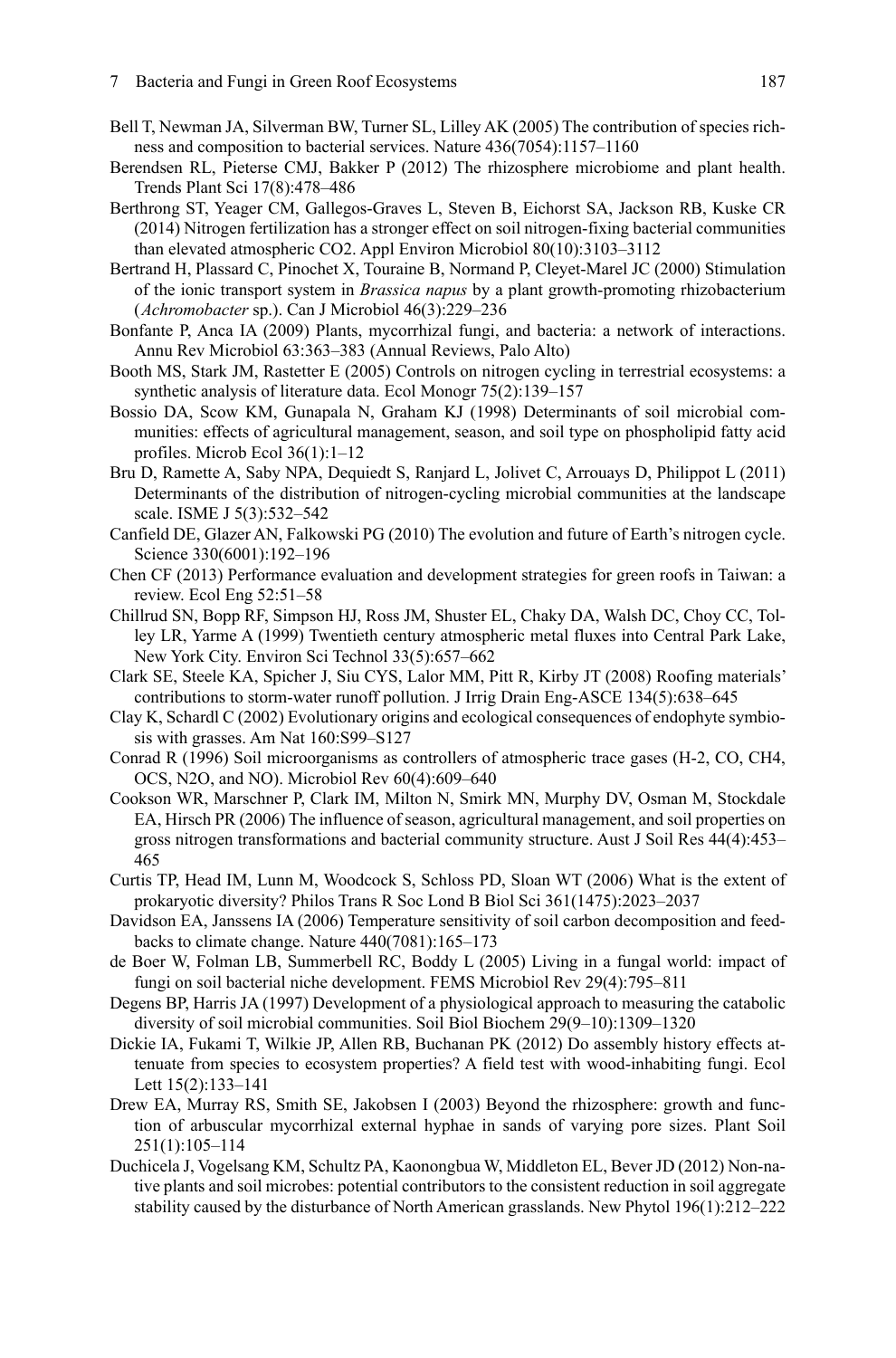- <span id="page-13-11"></span>Fields S (2004) Global nitrogen—cycling out of control. Environ Health Perspect 112(10):A556– A563
- <span id="page-13-5"></span>Fierer N, Jackson RB (2006) The diversity and biogeography of soil bacterial communities. Proc Nat Acad Sci U S A 103(3):626–631
- <span id="page-13-19"></span>Fierer N, Grandy AS, Six J, Paul EA (2009) Searching for unifying principles in soil ecology. Soil Biol Biochem 41(11):2249–2256
- <span id="page-13-17"></span>Fravel DR (1988) Role of antibiosis in the biocontrol of plant diseases. Annu Rev Phytopathol 26:75–91
- <span id="page-13-3"></span>Friesen ML, Porter SS, Stark SC, von Wettberg EJ, Sachs JL, Martinez-Romero E (2011) Microbially mediated plant functional traits. In: Futuyma DJ, Shaffer HB, Simberloff D (eds) Annual Review of Ecology, Evolution, and Systematics. Annu Rev Ecol Evol Syst 42:23–46 (Annual Reviews, Palo Alto)
- <span id="page-13-0"></span>Gaffin SR, Khanbilvardi R, Rosenzweig C (2009) Development of a green roof environmental monitoring and meteorological network in New York City. Sensors 9(4):2647–2660
- <span id="page-13-18"></span>Garbaye J (1994) Helper bacteria—a new dimension to the mycorrhizal symbiosis. New Phytol 128(2):197–210
- <span id="page-13-16"></span>Gomez S, Ferrieri RA, Schueller M, Orians CM (2010) Methyl jasmonate elicits rapid changes in carbon and nitrogen dynamics in tomato. New Phytol 188(3):835–844
- <span id="page-13-15"></span>Gopal M, Gupta A, Thomas GV (2013) Bespoke microbiome therapy to manage plant diseases. Front Microbiol 4:355
- <span id="page-13-10"></span>Gregoire BG, Clausen JC (2011) Effect of a modular extensive green roof on stormwater runoff and water quality. Ecol Eng 37(6):963–969
- <span id="page-13-21"></span>Hanif MA, Bhatti HN, Ali MA, Asgher M, Bhatti IA (2010) Heavy metals tolerance and biosorption potential of white rot fungi. Asian J Chem 22(1):335–345
- <span id="page-13-4"></span>Hawksworth DL (2001) The magnitude of fungal diversity: the 1.5 million species estimate revisited. Mycol Res 105(12):1422–1432
- <span id="page-13-23"></span>Helgason T, Merryweather JW, Denison J, Wilson P, Young JPW, Fitter AH (2002) Selectivity and functional diversity in arbuscular mycorrhizas of co-occurring fungi and plants from a temperate deciduous woodland. J Ecol 90(2):371–384
- <span id="page-13-7"></span>Hobbs RJ, Arico S, Aronson J, Baron JS, Bridgewater P, Cramer VA, Epstein PR, Ewel JJ, Klink CA, Lugo AE, Norton D, Ojima D, Richardson DM, Sanderson EW, Valladares F, Vila M, Zamora R, Zobel M (2006) Novel ecosystems: theoretical and management aspects of the new ecological world order. Glob Ecol Biogeogr 15(1):1–7
- <span id="page-13-13"></span>Ji SH, Gururani MA, Chun SC (2014) Isolation and characterization of plant growth promoting endophytic diazotrophic bacteria from Korean rice cultivars. Microbiol Res 169(1):83–98
- <span id="page-13-8"></span>John J, Lundholm J, Kernaghan G (2014) Colonization of green roof plants by mycorrhizal and root endophytic fungi. Ecol Eng 71:651–659
- <span id="page-13-14"></span>Jumpponen A, Jones KL (2010) Seasonally dynamic fungal communities in the Quercus macrocarpa phyllosphere differ between urban and nonurban environments. New Phytol 186(2):496– 513
- <span id="page-13-9"></span>Kiers ET, Palmer TM, Ives AR, Bruno JF, Bronstein JL (2010) Mutualisms in a changing world: an evolutionary perspective. Ecol Lett 13(12):1459–1474
- <span id="page-13-22"></span>Kivlin SN, Hawkes CV, Treseder KK (2011) Global diversity and distribution of arbuscular mycorrhizal fungi. Soil Biol Biochem 43(11):2294–2303
- <span id="page-13-6"></span>Klironomos JN (2002) Feedback with soil biota contributes to plant rarity and invasiveness in communities. Nature 417(6884):67–70
- <span id="page-13-12"></span>Kraiser T, Gras DE, Gutierrez AG, Gonzalez B, Gutierrez RA (2011) A holistic view of nitrogen acquisition in plants. J Exp Bot 62(4):1455–1466
- <span id="page-13-1"></span>Kremen C (2005) Managing ecosystem services: what do we need to know about their ecology? Ecol Lett 8(5):468–479
- <span id="page-13-2"></span>Kristin A, Miranda H (2013) The root microbiota-a fingerprint in the soil? Plant Soil 370(1– 2):671–686
- <span id="page-13-20"></span>Lauber CL, Hamady M, Knight R, Fierer N (2009) Pyrosequencing-based assessment of soil pH as a predictor of soil bacterial community structure at the continental scale. Appl Environ Microbiol 75(15):5111–5120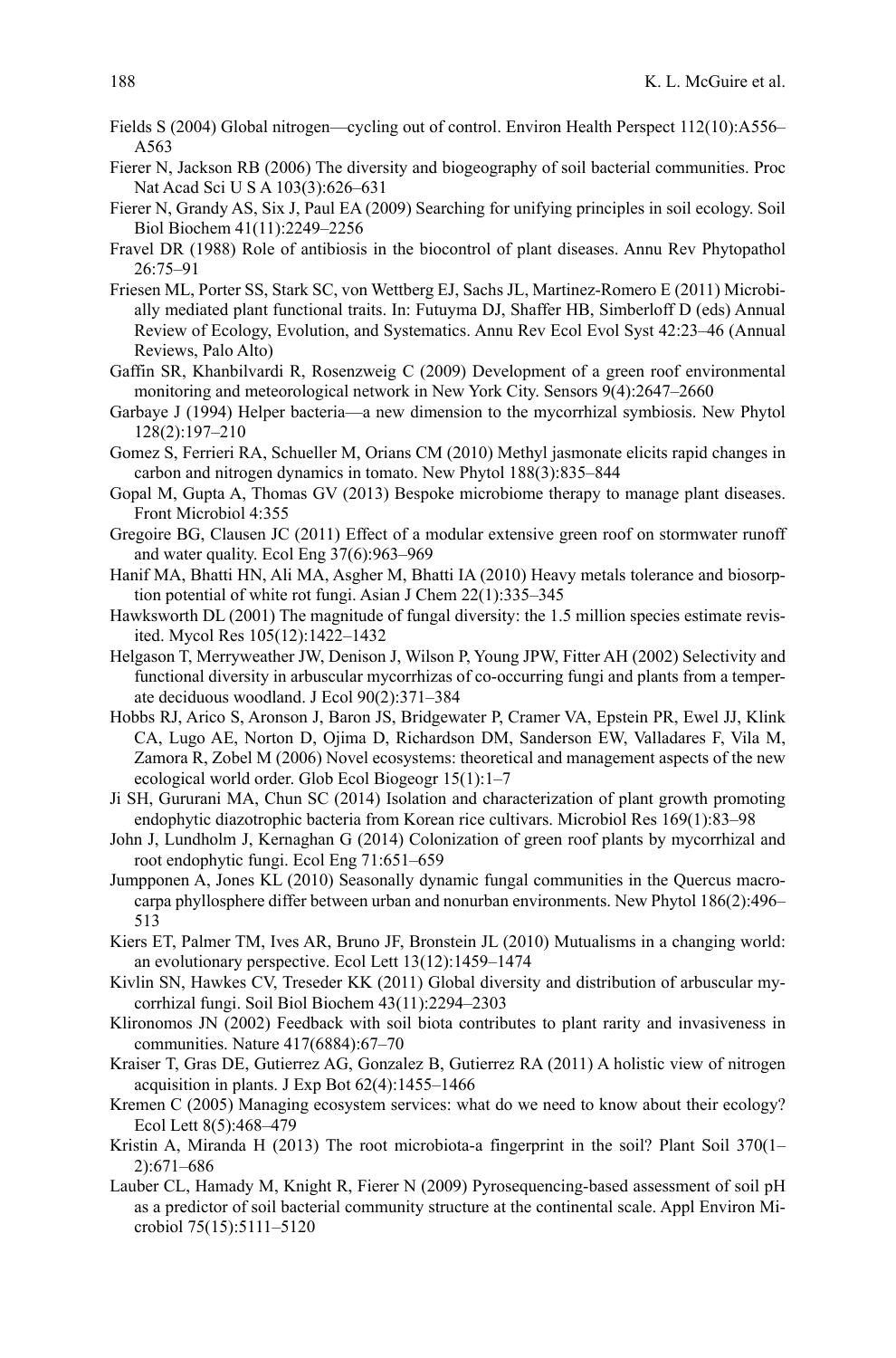- <span id="page-14-19"></span>Lekberg Y, Meadow J, Rohr JR, Redecker D, Zabinski CA (2011) Importance of dispersal and thermal environment for mycorrhizal communities: lessons from Yellowstone National Park. Ecology 92(6):1292–1302
- Liu JW, Lovisolo C, Schubert A, Cardinale F (2013) Signaling role of Strigolactones at the interface between plants, (micro)organisms, and a changing environment. J of Plant Int 8(1):17–33
- <span id="page-14-16"></span>Lundholm J, MacIvor JS, MacDougall Z, Ranalli M (2010) Plant species and functional group combinations affect green roof ecosystem functions. PLoS One 5(3):e9677
- <span id="page-14-5"></span>Manzoni S, Schimel JP, Porporato A (2012) Responses of soil microbial communities to water stress: results from a meta-analysis. Ecology 93(4):930–938
- <span id="page-14-13"></span>Matsumura E, Fukuda K (2013) A comparison of fungal endophytic community diversity in tree leaves of rural and urban temperate forests of Kanto district, eastern Japan. Fungal Biol 117(3):191–201
- <span id="page-14-2"></span>McGuire KL, Payne SG, Palmer MI, Gillikin CM, Keefe D, Kim SJ, Gedallovich SM, Discenza J, Rangamannar R, Koshner JA, Massmann AL, Orazi G, Essene A, Leff JW, Fierer N (2013) Digging the New York City skyline: soil fungal communities in green roofs and city parks. PLoS One 8(3):e58020
- <span id="page-14-10"></span>Mishra PK, Bisht SC, Jeevanandan K, Kumar S, Bisht JK, Bhatt JC (2014) Synergistic effect of inoculating plant growth-promoting *Pseudomonas* spp. and *Rhizobium leguminosarum*-FB1 on growth and nutrient uptake of rajmash ( *Phaseolus vulgaris* L.). Arch Agron Soil Sci 60(6):799–815
- <span id="page-14-6"></span>Nadeem SM, Ahmad M, Zahir ZA, Javaid A, Ashraf M (2014) The role of mycorrhizae and plant growth promoting rhizobacteria (PGPR) in improving crop productivity under stressful environments. Biotechnol Adv 32(2):429–448
- <span id="page-14-18"></span>Nikel PI, Silva-Rocha R, Benedetti I, de Lorenzo V (2013) The private life of environmental bacteria: pollutant biodegradation at the single cell level. Environ Microbiol 16(3):628–642
- <span id="page-14-17"></span>Oberndorfer E, Lundholm J, Bass B, Coffman RR, Doshi H, Dunnett N, Gaffin S, Kohler M, Liu KKY, Rowe B (2007) Green roofs as urban ecosystems: ecological structures, functions, and services. Bioscience 57(10):823–833
- <span id="page-14-20"></span>Opik M, Davison J, Moora M, Zobel M (2014) DNA-based detection and identification of *Glomeromycota*: the virtual taxonomy of environmental sequences. Bot-Bot 92(2):135–147
- <span id="page-14-0"></span>Pace NR (1997) A molecular view of microbial diversity and the biosphere. Science 276(5313):734– 740
- <span id="page-14-15"></span>Philippot L, Raaijmakers JM, Lemanceau P, van der Putten WH (2013) Going back to the roots: the microbial ecology of the rhizosphere. Nat Rev Microbiol 11(11):789–799
- <span id="page-14-9"></span>Prabha C, Maheshwari DK, Bajpai VK (2013) Diverse role of fast growing rhizobia in growth promotion and enhancement of psoralen content in Psoralea corylifolia L. Pharmacogn Mag 9(36):57–65
- <span id="page-14-3"></span>Redecker D, Kodner R, Graham LE (2000) Glomalean fungi from the Ordovician. Science 289(5486):1920–1921
- <span id="page-14-12"></span>Rodriguez RJ, Henson J, Van Volkenburgh E, Hoy M, Wright L, Beckwith F, Kim YO, Redman RS (2008) Stress tolerance in plants via habitat-adapted symbiosis. ISME J 2(4):404–416
- <span id="page-14-11"></span>Rodriguez RJ, White JF, Arnold AE, Redman RS (2009) Fungal endophytes: diversity and functional roles. New Phytol 182(2):314–330
- <span id="page-14-4"></span>Rumble H, Gange AC (2013) Soil microarthropod community dynamics in extensive green roofs. Ecol Eng 57:197–204
- <span id="page-14-7"></span>Saikia SP, Goswami A, Mudoi KD (2014) Effect of 2, 4-D treatment and *Azospirillum* inoculation on growth of *Cymbopogon winterianus*. Afr J Microbiol Res 8:955–960
- <span id="page-14-8"></span>Sanchez-Pardo B, Zornoza P (2014) Mitigation of Cu stress by legume-Rhizobium symbiosis in white lupin and soybean plants. Ecotoxicol Environ Safe 102:1–5
- <span id="page-14-1"></span>Schnitzer SA, Klironomos JN, HilleRisLambers J, Kinkel LL, Reich PB, Xiao K, Rillig MC, Sikes BA, Callaway RM, Mangan SA, van Nes EH, Scheffer M (2011) Soil microbes drive the classic plant diversity-productivity pattern. Ecology 92(2):296–303
- <span id="page-14-14"></span>Schultz JC, Appel HM, Ferrieri AP, Arnold TM (2013) Flexible resource allocation during plant defense responses. Front Plant Sci 4:324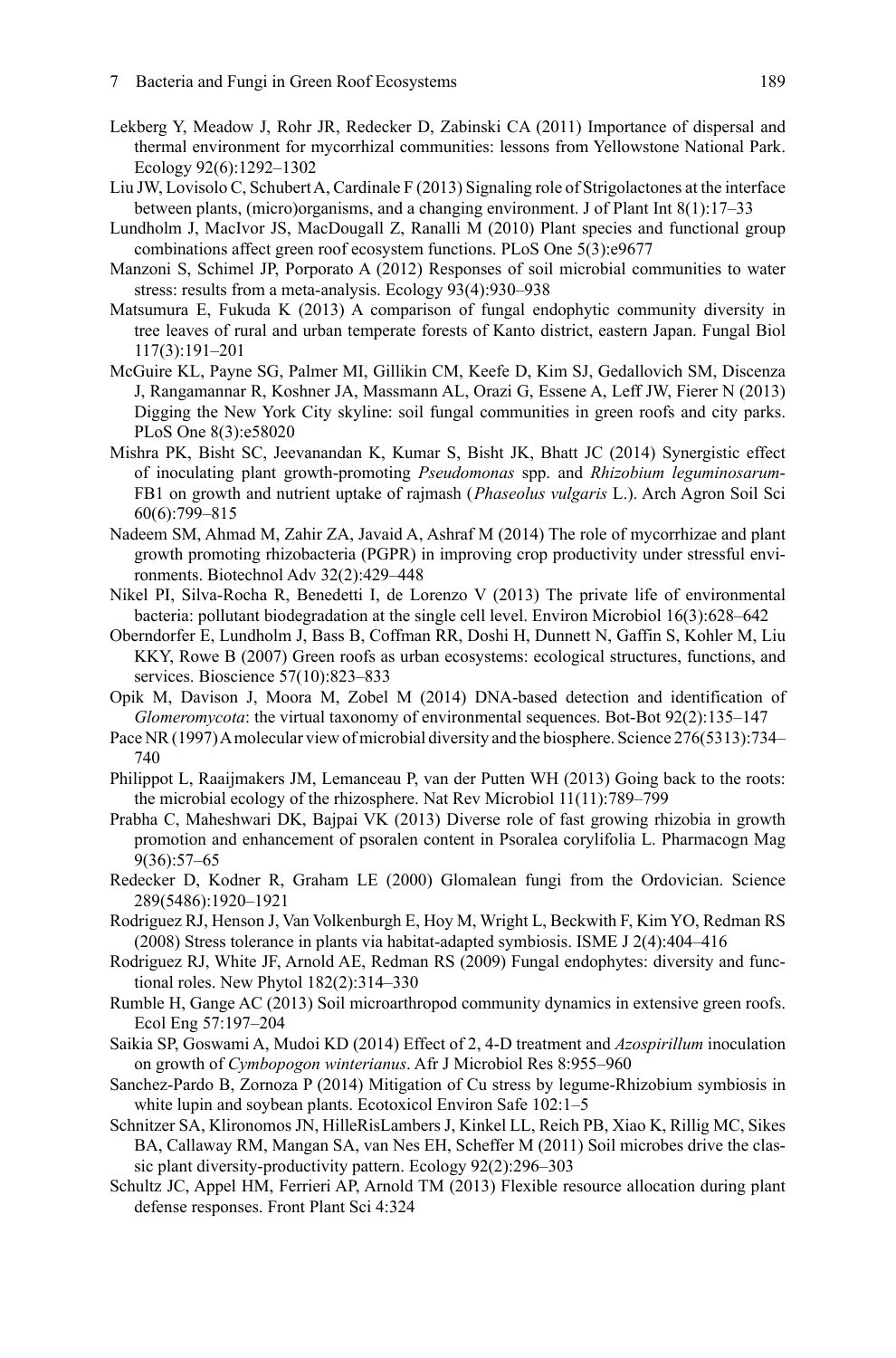- <span id="page-15-7"></span>Schussler A, Schwarzott D, Walker C (2001) A new fungal phylum, the *Glomeromycota*: phylogeny and evolution. Mycol Res 105:1413–1421
- <span id="page-15-9"></span>Schwartz MW, Hoeksema JD (1998) Specialization and resource trade: biological markets as a model of mutualisms. Ecology 79(3):1029–1038
- <span id="page-15-13"></span>Shipton PJ (1977) Monoculture and soilborne plant pathogens. Annu Rev Phytopathol 15:387–407
- <span id="page-15-10"></span>Six J, Frey SD, Thiet RK, Batten KM (2006) Bacterial and fungal contributions to carbon sequestration in agroecosystems. Soil Sci Soc Am J 70(2):555–569
- <span id="page-15-6"></span>Smith JE, Read D (2008) Mycorrhizal symbiosis, 3rd edn. Academic Press, San Diego
- <span id="page-15-20"></span>Srogi K (2007) Monitoring of environmental exposure to polycyclic aromatic hydrocarbons: a review. Environ Chem Lett 5(4):169–195
- <span id="page-15-19"></span>Strong DT, Sale PWG, Helyar KR (1999) The influence of the soil matrix on nitrogen mineralisation and nitrification. IV. texture. Austr J Soil Res 37(2):329–344
- <span id="page-15-1"></span>Swift MJ, Heal OW, Anderson JM (1979) Decomposition in terrestrial ecosystems. Blackwell Scientific Publications, Oxford
- <span id="page-15-11"></span>Trivedi P, Anderson IC, Singh BK (2013) Microbial modulators of soil carbon storage: integrating genomic and metabolic knowledge for global prediction. Trends Microbiol 21(12):641–651
- <span id="page-15-16"></span>Turner TR, James EK, Poole PS (2013) The plant microbiome. Genome Biol 14(6):209
- <span id="page-15-15"></span>Van der Ent S, Van Hulten M, Pozo MJ, Czechowski T, Udvardi MK, Pieterse CMJ, Ton J (2009) Priming of plant innate immunity by rhizobacteria and beta-aminobutyric acid: differences and similarities in regulation. New Phytol 183(2):419–431
- <span id="page-15-3"></span>van der Heijden MGA, Klironomos JN, Ursic M, Moutoglis P, Streitwolf-Engel R, Boller T, Wiemken A, Sanders IR (1998) Mycorrhizal fungal diversity determines plant biodiversity, ecosystem variability and productivity. Nature 396(6706):69–72
- <span id="page-15-4"></span>van der Heijden MGA, Bardgett RD, van Straalen NM (2008) The unseen majority: soil microbes as drivers of plant diversity and productivity in terrestrial ecosystems. Ecol Lett 11(3):296–310
- <span id="page-15-21"></span>Vullo DL, Ceretti HM, Daniel MA, Ramirez SAM, Zalts A (2008) Cadmium, zinc and copper biosorption mediated by Pseudomonas veronii 2E. Bioresour Technol 99(13):5574–5581
- <span id="page-15-18"></span>Wakelin SA, Macdonald LM, Rogers SL, Gregg AL, Bolger TP, Baldock JA (2008) Habitat selective factors influencing the structural composition and functional capacity of microbial communities in agricultural soils. Soil Biol Biochem 40(3):803–813
- <span id="page-15-8"></span>Wang B, Qiu YL (2006) Phylogenetic distribution and evolution of mycorrhizas in land plants. Mycorrhiza 16(5):299–363
- <span id="page-15-17"></span>Wardle DA (1992) A comparative assessment of factors which influence microbial biomass carbon and nitrogen levels in soil. Biol Rev Camb Philos Soc 67(3):321–358
- <span id="page-15-2"></span>Wardle DA, Bardgett RD, Klironomos JN, Setala H (2004) Ecological linkages between aboveground and belowground biota. Science 304(5677):1629–1633
- <span id="page-15-12"></span>Waring BG, Averill C, Hawkes CV (2013) Differences in fungal and bacterial physiology alter soil carbon and nitrogen cycling: insights from meta-analysis and theoretical models. Ecol Lett 16(7):887–894
- <span id="page-15-14"></span>Weller DM, Raaijmakers JM, Gardener BBM, Thomashow LS (2002) Microbial populations responsible for specific soil suppressiveness to plant pathogens. Annu Rev Phytopathol 40:309– 348
- <span id="page-15-5"></span>Xu HJ, Li S, Su JQ, Nie SA, Gibson V, Li H, Zhu YG (2014) Does urbanization shape bacterial community composition in urban park soils? A case study in 16 representative Chinese cities based on the pyrosequencing method. FEMS Microbiol Ecol 87(1):182–192
- <span id="page-15-0"></span>Yang J, Yu Q, Gong P (2008) Quantifying air pollution removal by green roofs in Chicago. Atmos Environ 42(31):7266–7273